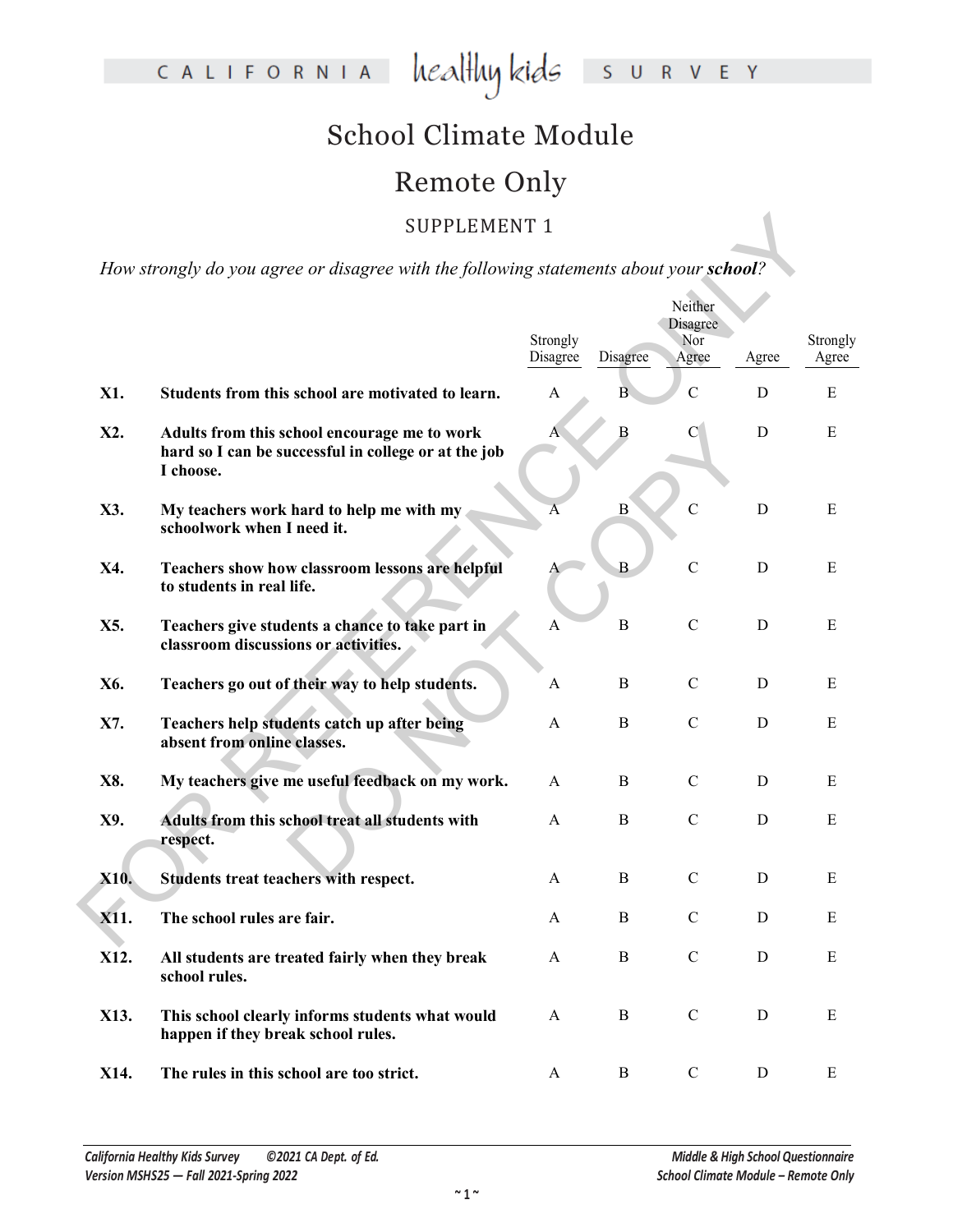## Remote Only

### SUPPLEMENT 1

|      | <b>SUPPLEMENT 1</b>                                                                           |                           |                |                                     |             |                   |
|------|-----------------------------------------------------------------------------------------------|---------------------------|----------------|-------------------------------------|-------------|-------------------|
|      | How strongly do you agree or disagree with the following statements about your school?        |                           |                |                                     |             |                   |
|      |                                                                                               | Strongly<br>Disagree      | Disagree       | Neither<br>Disagree<br>Nor<br>Agree | Agree       | Strongly<br>Agree |
| X15. | It is easy for students to get kicked out of class (in<br>person or remote) or get suspended. | $\boldsymbol{\mathsf{A}}$ | B              | $\overline{C}$                      | D           | ${\bf E}$         |
| X16. | Students get in trouble for breaking small rules.                                             | A                         | $\overline{B}$ | $\mathcal{C}$                       | $\mathbf D$ | E                 |
| X17. | School rules are made clear to students.                                                      |                           | $\mathbf{B}$   | $\mathcal{C}$                       | D           | Ε                 |
| X18. | This school makes it clear how students are<br>expected to act.                               | $\mathbf{A}$              | $\, {\bf B}$   | $\mathcal{C}$                       | $\mathbf D$ | Ε                 |
| X19. | Students enjoy doing things with each other<br>during school activities.                      |                           | $\bf{B}$       | $\mathcal{C}$                       | $\mathbf D$ | E                 |
| X20. | Students care about each other.                                                               | A                         | B              | $\mathcal{C}$                       | $\mathbf D$ | Ε                 |
| X21. | Students treat each other with respect.                                                       | A                         | B              | $\mathbf C$                         | D           | E                 |
| X22. | Students get along well with each other.                                                      | $\mathbf{A}$              | B              | $\mathcal{C}$                       | D           | ${\bf E}$         |
| X23. | This school encourages students to feel<br>responsible for how they act.                      | A                         | B              | $\mathcal{C}$                       | D           | Ε                 |
| X24. | This school encourages students to understand<br>how others think and feel.                   | A                         | B              | $\mathcal{C}$                       | D           | E                 |
| X25. | Students are taught that they can control their<br>own behavior.                              | A                         | B              | $\mathbf C$                         | D           | Ε                 |
| X26. | This school helps students resolve conflicts with<br>one another.                             | $\mathbf{A}$              | B              | $\mathbf C$                         | D           | E                 |
| X27. | This school encourages students to care about<br>how others feel.                             | $\mathbf{A}$              | $\bf{B}$       | $\mathbf C$                         | D           | Ε                 |
| X28. | Teachers make it clear to students that bullying is<br>not tolerated.                         | A                         | B              | $\mathcal{C}$                       | D           | E                 |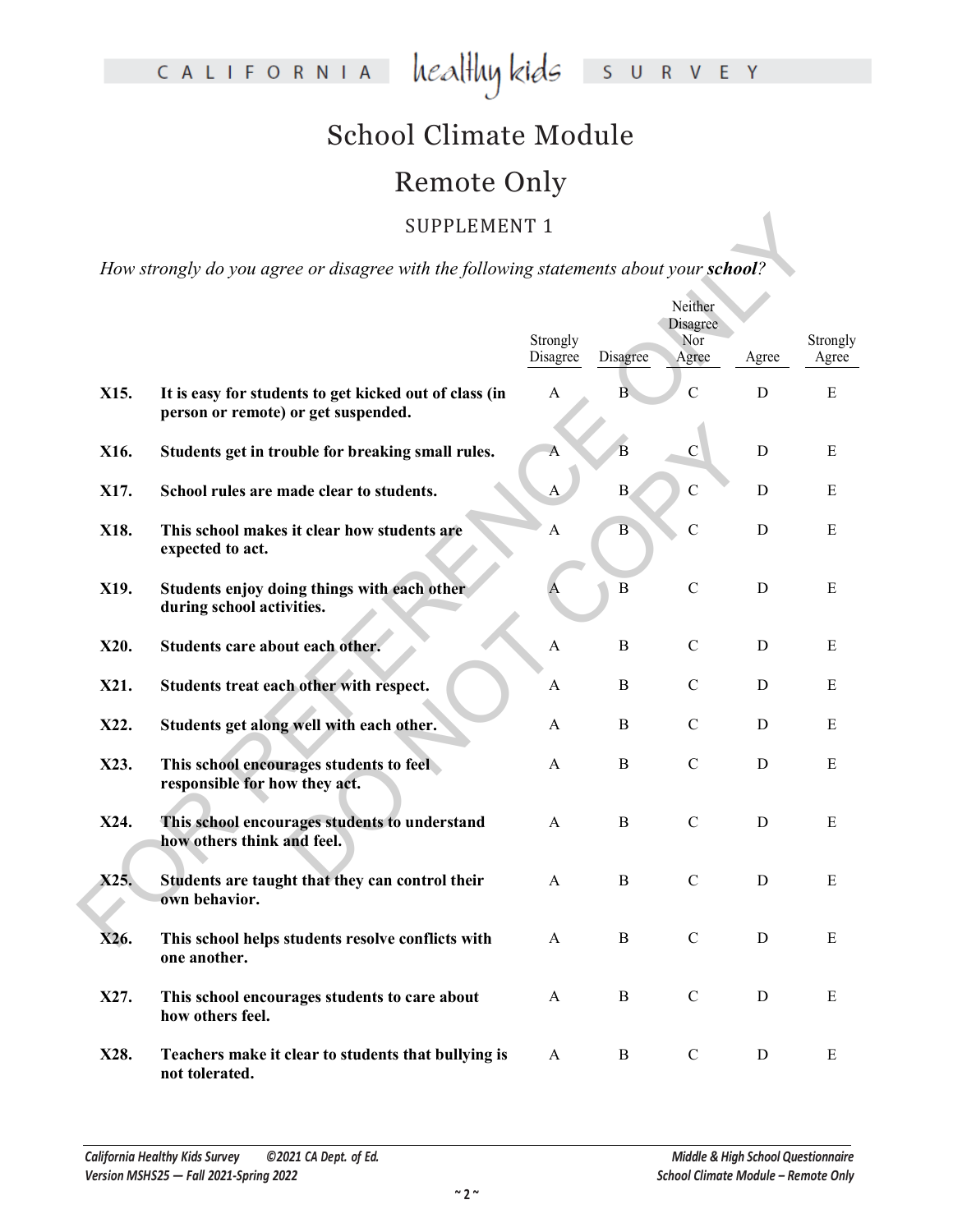## Remote Only

### SUPPLEMENT 1

|      | <b>SUPPLEMENT 1</b>                                                                                                            |                      |                |                |             |                   |
|------|--------------------------------------------------------------------------------------------------------------------------------|----------------------|----------------|----------------|-------------|-------------------|
|      | How strongly do you agree or disagree with the following statements about your school?                                         |                      |                |                |             |                   |
|      |                                                                                                                                |                      |                |                |             |                   |
|      |                                                                                                                                | Strongly<br>Disagree | Disagree       | Nor<br>Agree   | Agree       | Strongly<br>Agree |
| X29. | If another student was bullying me, I would tell<br>one of the teachers or school staff.                                       | $\mathbf{A}$         | $\overline{B}$ | $\overline{C}$ | D           | E                 |
| X30. | Students tell teachers when other students are<br>being bullied.                                                               | A                    | $\overline{B}$ | $\mathbf C$    | $\mathbf D$ | E                 |
| X31. | If I tell a teacher that someone is bullying me, the<br>teacher will do something to help.                                     | $\overline{A}$       | $\bf{B}$       | $\mathcal{C}$  | D           | E                 |
| X32. | Students try to stop bullying when they see it<br>happening.                                                                   | A                    | $\, {\bf B}$   | $\mathbf C$    | $\mathbf D$ | E                 |
| X33. | I have been disrespected by an adult from this<br>school because of my race, ethnicity, or culture.                            | A                    | $\bf{B}$       | $\mathcal{C}$  | D           | Ε                 |
| X34. | There is a lot of tension in this school between<br>people of different cultures, races, or ethnicities.                       | A                    | $\bf{B}$       | $\mathcal{C}$  | $\mathbf D$ | E                 |
| X35. | Students from this school respect each other's<br>differences (for example, gender, race, culture,<br>sexual orientation).     | $\mathbf{A}$         | $\bf{B}$       | $\mathbf C$    | D           | E                 |
| X36. | Teachers from this school respect differences in<br>students (for example, gender, race, culture,<br>sexual orientation).      | A                    | $\bf{B}$       | $\mathbf C$    | D           | E                 |
| X37. | Teachers show that they think it is important for<br>students of different races and cultures to get<br>along with each other. | A                    | B              | $\mathbf C$    | D           | E                 |
| X38. | I eat my lunch at the right time of day.                                                                                       | $\mathbf{A}$         | $\bf{B}$       | ${\bf C}$      | ${\bf D}$   | ${\bf E}$         |
| X39. | I have plenty of time to eat my lunch.                                                                                         | $\mathbf{A}$         | $\bf{B}$       | ${\bf C}$      | $\mathbf D$ | $\mathbf E$       |
| X40. | Students pay attention during class.                                                                                           | $\mathbf{A}$         | $\, {\bf B}$   | $\mathbf C$    | ${\bf D}$   | ${\bf E}$         |
| X41. | Students try their best on schoolwork.                                                                                         | $\mathbf{A}$         | $\, {\bf B}$   | ${\bf C}$      | $\mathbf D$ | ${\bf E}$         |